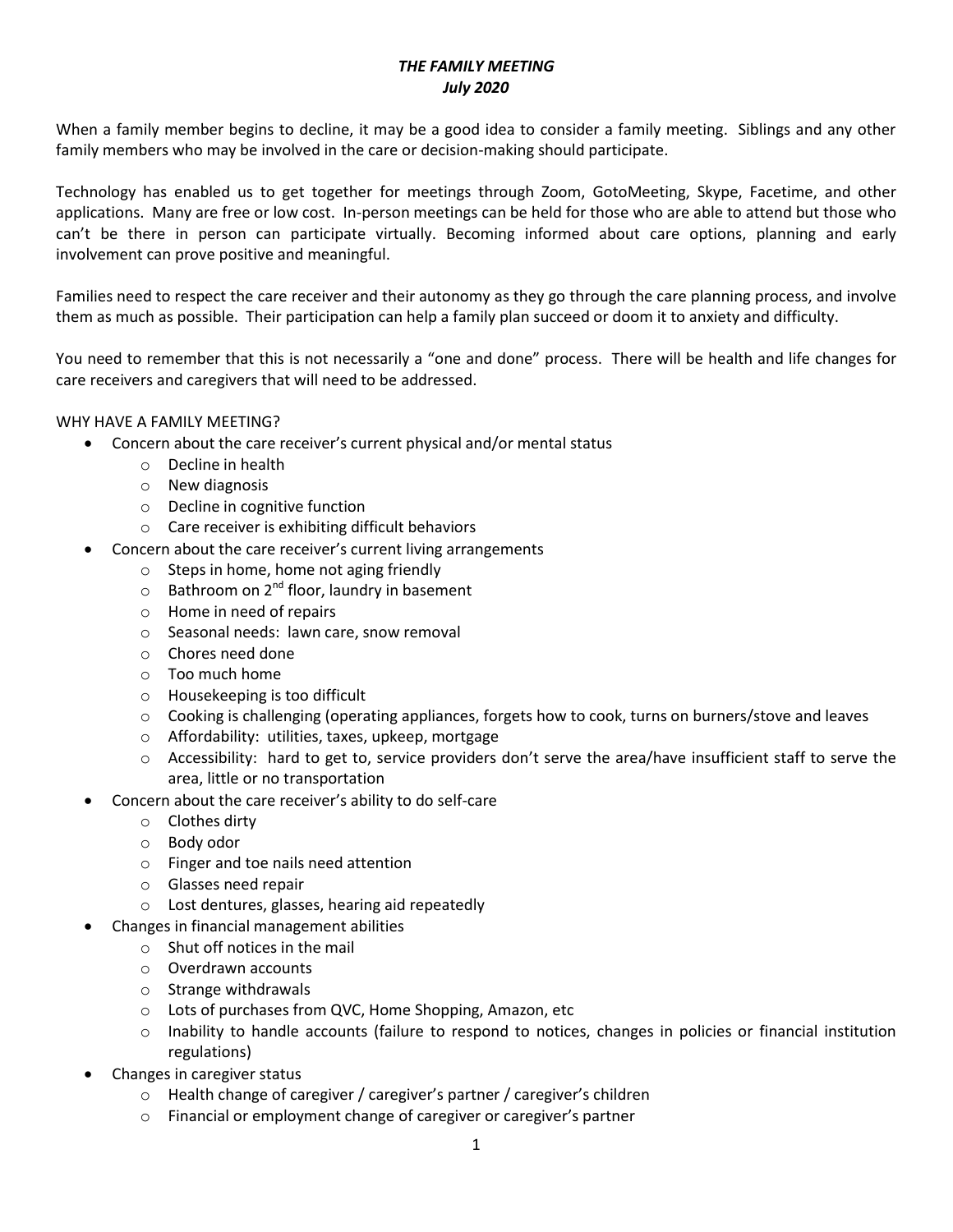- Health care provider indicates that the care receiver needs a change in living arrangement
	- o Functional decline indicates that care receiver needs supervision
	- o Worsening health impacts long range prognosis/needs
	- o New diagnosis impacts long range prognosis/needs
	- o Recommended treatments will impact care receiver's ability to live alone
- Hospitalization admission / discharge requires change in care needs
	- o Discharge recommendation is for more care (care receiver unable to do self-care at the time of discharge or long term)
	- o Discharge recommendation is for new care (injections, eye drops, catheterization)
- Family discord about care receiver's status
	- $\circ$  Caregivers may think the care receiver is fine, manipulative, or possibly faking (especially with dementia)
	- $\circ$  Caregivers may think the care receiver needs more care or need relocated to a care facility
	- o Caregivers may question the health care professionals' opinions
- Family discord
	- o Sibling rivalry
	- o Sibling jealousies
	- o Those who hold on to grudges or hurts from childhood / adolescence
	- o Some families just don't like each other
	- o Blended families
	- $\circ$  "Seagull caregivers" those who swoop in, make a mess, then swoop out leaving the mess behind.
	- o History of abuse (physical, emotional, sexual)

## PLANNING AND PREPARATION FOR A FAMILY MEETING

- Agree on who will facilitate / lead the meeting and consider an objective third party facilitate the meeting
- Assess and determine if the care receiver will participate in this meeting. Remember that unless the care receiver is unable to make his / her own decisions or has been adjudicated incompetent, the care receiver is the final decision-maker.
- Agree to logistics: time, place for those who can attend in-person or Skype, Zoom, etc for those who need to join remotely, length of meeting.
	- $\circ$  It is helpful to set a time limit. Too much information can be mind-numbing, and can create negative energy. (Think of some of those work meetings.)
- Acquire current financial (stocks, bonds, savings, checking, trusts, annuities, pension, alimony), insurance (medical, long term care, life) and legal information.
	- o Where are accounts and how much is involved
		- **Most services have a fee. Knowing available resources helps with planning**
		- If nursing home care is being considered, assets will impact Medicaid availability
		- **Do you need an estate planner and elderlaw attorney to help? There are specific regulations for** Medicaid, and elderlaw attorneys are aware of laws governing expenditures and use of assets.
		- Is there gas and oil money? Leases? Royalties?
		- **What about pension plans? What are the benefits?**
	- o Does the care receiver have a Medicare supplement or a Medicare Advantage Plan? What is the company? Is there a Part D plan? What is the company? Is there a long term care insurance policy? (That may help with in home care, assisted living, and/or nursing home care.) Is there a life insurance policy? What are the monthly costs of the insurances?
	- o Does the care receiver have an attorney?
	- o Does the care receiver have a Durable Power of Attorney? Medical Power of Attorney? Living Will? Will?
- Obtain current medical and/or psychiatric diagnoses, treatment plans, prognosis information from health care team.
- List primary care physician, specialists, therapists, and other health team members and contact information.
- Share current factual information and resources with participants before the meeting.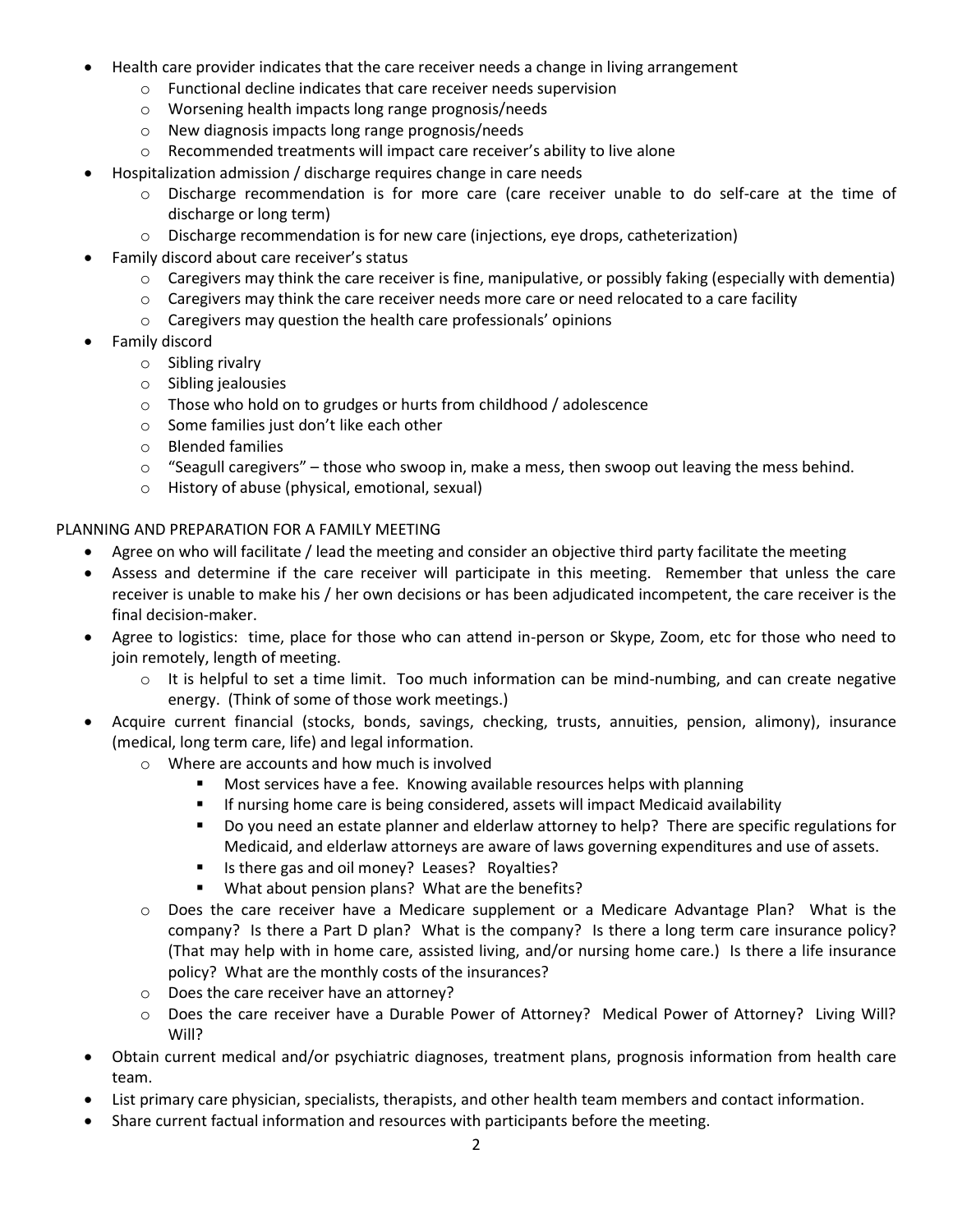- Request that participants prepare a list of concerns and suggestions on what might help.
- Ask participants to identify three values that they believe are most important to the care receiver.

GUIDELINES

- Make sure the care receiver is involved in the process and feels a sense of control over his/her destiny. (As they are able)
	- $\circ$  Give the care receiver the opportunity to express their wishes verbally or in writing.
- The focus is on the care receiver and the care receiver's health, safety, and well-being.
- Consideration needs to be given to caregivers' personal situations: health, family, finances, employment.
	- o Work around limitations. What are alternatives?
- Be non-judgmental. Express and accept opinions freely.
- Be civil. No name-calling. No festering, personal old wounds.

# **PROCESS**

- Share the lists of concerns, suggestions, and values prepared by participants.
- Help can be provided in several ways: physical, financial, emotional and social. Perhaps personal care isn't something that one family member can do but they are able and willing to grocery shop.
- Assess supports informal and formal
	- o Partner
	- o Children
	- o Friends
	- o Church
	- o Current services
- Discuss available resources with participants. Who offers in home care (non-medical)? Transportation?
	- $\circ$  Groceries and prescriptions can be delivered in most areas, or can be ordered on-line.
	- o Home delivered meals through community meal programs, restaurant delivery through UberEats, Door Dash or restaurant delivery, or mail-order meal kits are options for food.
- Keep in mind:
	- o Availability of services
	- o accessibility to services
	- o appropriateness of services
	- o affordability of services
	- $\circ$  The service may be available but can the care receiver get to the service / can the service get to the care receiver? Is the service appropriate or does the care receiver need a little more or a little less? There may be services that are free or offered on a sliding scale but most have a fee. Is the cost affordable?
- Discuss the options based on actual need, feasibility of implementation, compatibility of values, and the level of acceptability to your care receiver.
	- o Your care receiver may want a NURSE to bathe her but does she need someone with those qualifications? Nurses are much more expensive and unless there are extenuating health issues, that level of qualification is not needed.
	- o Is the option workable? Affordable?
	- o Look at your lists of core values. How do options align with those values?
	- $\circ$  The options may look good to the family team but the care receiver adamantly refuses to consider them.
- Don't make promises you can't keep!
	- o Many caregivers make a promise such as "I'll never put you in a nursing home" only to discover that the care becomes too intense, life circumstances change, caregiver's health changes, or any number of things occur that make that promise unfeasible. Don't make the promise in the first place!
- Focus on the actions that best serve your care receiver's needs, safety, well-being, and values.
- Brain-storm! Write down additional ideas as the group suggests.
- Agree to specific actions. Record what individuals have agreed to do and give everyone a copy of the information.